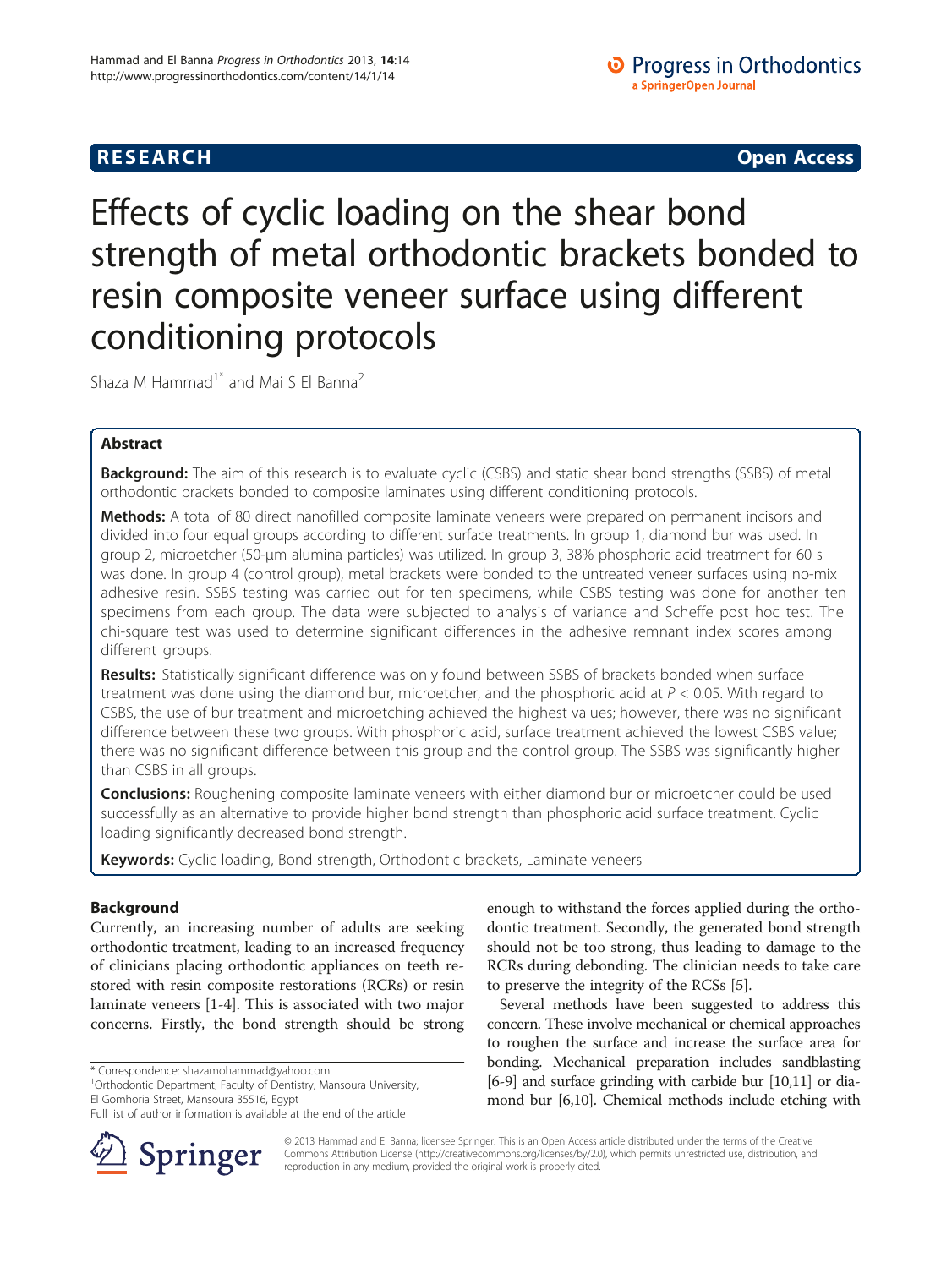orthophosphoric acid [\[6,9,10](#page-4-0)] and with hydrofluoric acid [[7,9,11\]](#page-4-0), and the application of a silane primer (porcelain primer) [\[9,10,12](#page-4-0)], dentine bonding agent [[10](#page-4-0)], or plastic conditioner [\[6-9\]](#page-4-0). However, there is no agreement on a preferred protocol [\[13-16\]](#page-4-0).

The type of composite resin may also affect the bond strength of orthodontic attachments [\[13\]](#page-4-0). Recently, nanofill composite resin has been introduced as a universal re \storative material. The strength and esthetic properties of nanocomposite allow the clinician to use it for both anterior and posterior restorations [[17](#page-4-0)]. Unfortunately, bonding orthodontic attachments on nanofill composite resin may result in more frequent bond failure than bonding to other composite resins, as reported by previous studies [\[13,18](#page-4-0)].

Brackets are subjected to cyclic stresses caused by mastication, occlusion, and orthodontic appliances [\[19-21\]](#page-4-0). Although these cyclic stresses could be of lower magnitude than the static bond strength of the bonded bracket, the repeated cyclic stresses occurring throughout the treatment period could lead to failure of the bracket, a condition referred as fatigue. Fatigue is the phenomenon through which failure is induced by subjecting the material or structure to repeated subcritical loads [\[22,23](#page-4-0)]. Since it is very important to simulate the oral environment condition in the in vitro bond strength studies, it is advantageous to evaluate the effects of cyclic loading on bond strength. Therefore, the present study was conducted to evaluate and compare the cyclic shear bond strengths (CSBSs) and static shear bond strengths (SSBSs) of metallic orthodontic brackets bonded to resin laminate veneer surfaces (nanocomposite) using different conditioning protocols.

#### Methods

A total number of 80 human permanent incisors, without caries, obvious defects, or attrition, extracted for periodontal causes over a period of 6 months, were selected for this study. The teeth were thoroughly cleaned and stored in distilled water and thymol at room temperature. The preparation of the labial surfaces of all the incisors and the direct application of the nanofilled composite (Tetric Evo-ceram, Ivoclar Vivadent AG, Schaan) laminate veneers were carried out by the same clinician according to the manufacturer's instructions. All nanofilled composite laminate veneers were finished using diamond bur and aluminum oxide polishing paste. The 80 teeth were then divided into four groups of 20 teeth; each group was allocated to receive a different laminate surface treatment. In group 1, the laminates were roughened with a diamond bur with grit sizes of 125 to 150 mm (863 Grit; Drendell and Zweilling, Berlin, Germany). In group 2, the laminates were abraded with a microetcher (50-μm alumina particles; Microetcher ERC, Danville Engineering Inc., Danville, CA, USA). Group 3, the laminates were exposed to 38% phosphoric acid (3M ESPE, St Paul, Minnesota, USA) for 60 s, then rinsed with water for 60 s, and dried with compressed oil-free air. Group 4 is the control group which receives no surface treatment. Bracket bonding was carried out after 24 h of laminate placement.

#### Bracket bonding

Stainless steel upper incisor brackets (Dentaurum GmbH & Co. KG, Ispringen, Germany) with a base area of 10.23 mm<sup>2</sup> were then randomly bonded to the laminates' surfaces with a no-mix adhesive resin (Granitec®, Confi-Dental Products Company, Louisville, CO, USA). A thin layer of adhesive primer was painted on the surface of each laminate. The adhesive resin paste was applied to the bracket base and the bracket seated on the surface of the laminate by the same clinician [\[5,18](#page-4-0)]. Excess adhesive resin was removed with an explorer before polymerization with a curing light according to the manufacturer's directions (from mesial and distal directions for 20 s; each direction for each bracket). To facilitate debonding, the teeth were mounted in acrylic resin blocks (Orthoresin, De Trey, Dentsply, Weybridge, UK) before the brackets were bonded. The buccal surfaces were close to parallel with a debonding blade. Each group of 20 specimens was further subdivided into two groups of ten. The specimens in each subgroup were then randomly subjected to stress tests. In subgroup 1, the specimens were exposed to static compressive load (SSBS), while in subgroup 2, the specimens were exposed to cyclic load to evaluate the CSBS.

#### Testing procedures

The bond strengths of all specimens were determined using universal testing machine (Model LRX-Plus; Lloyd Instruments Ltd., Fareham, UK) with a load cell of 5 kN, and the data were recorded using computer software (Nexygen-MT; Lloyd Instruments).

#### SSBS testing

Each specimen was mounted on the lower fixed component of the machine. The brackets were subjected to a compressive loading in the occlusogingival direction at a crosshead speed of 0.5 mm/min via monobeveled chisel attached to the upper movable component of the testing machine. The load was applied under the incisal wings at the base of each bonded bracket. The load required to dislodge each bracket was recorded in Newtons. The obtained values were converted into mega-Pascal units (MPa), according to the following equation: SBS =  $F / A$  $(N/mm<sup>2</sup>$  or MPa), where F is the debonding force in Newtons, and A is the cross-sectional surface area of the bracket base in square millimeters.

#### CSBS testing

Each specimen was mounted in the testing machine (Model LRX-Plus; Lloyd Instruments Ltd.) with a loadcell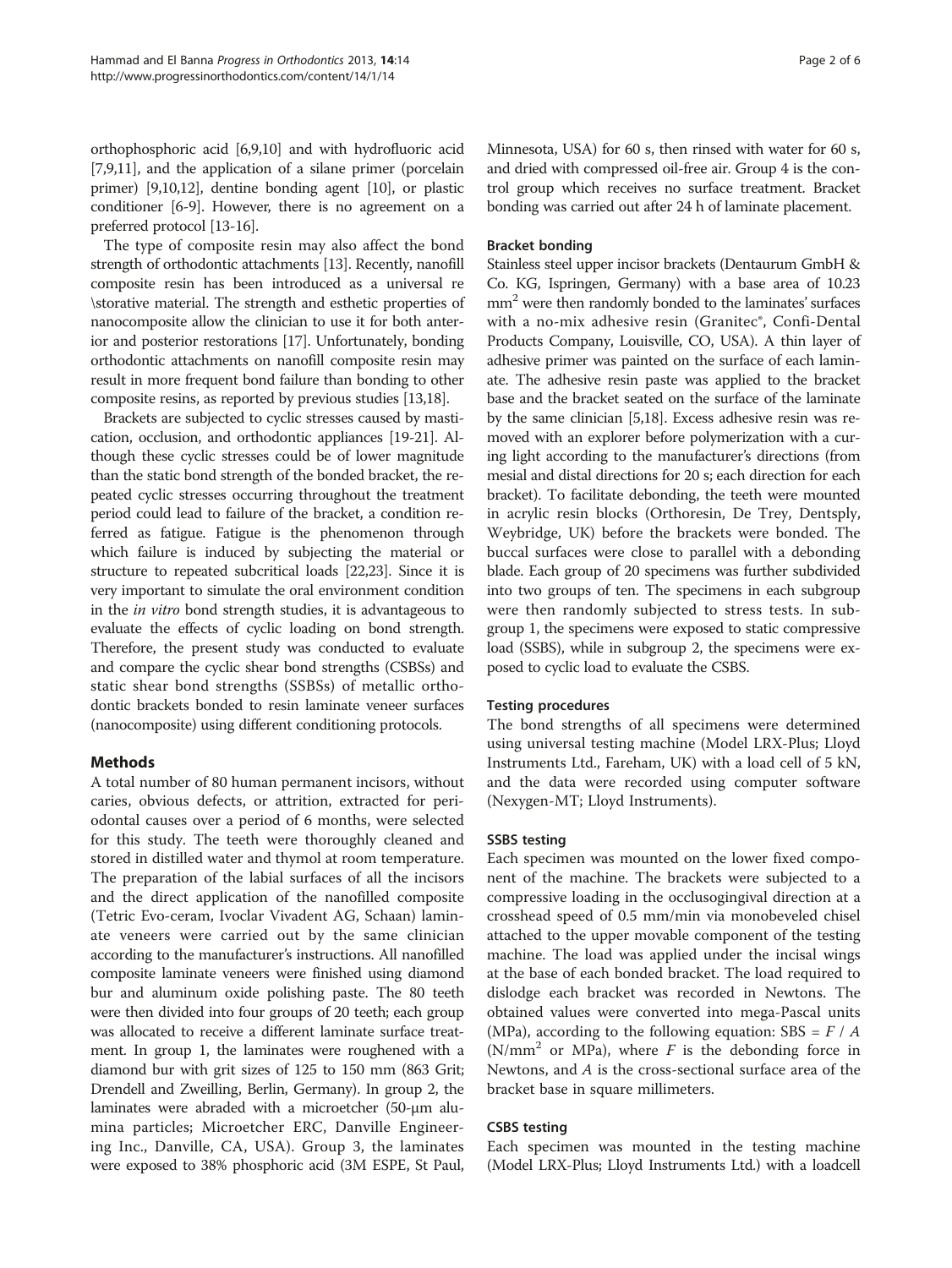of 5 kN, and the data were recorded using computer software (Nexygen-MT; Lloyd Instruments) as previously mentioned in the evaluation of SSBS. The specimens underwent cyclic loading by means of a monobeveled steel chisel that was attached to the upper movable component of the machine. The load was applied at the base of the bracket in the occlusogingival direction. The load profile was in the form of a wave at a rate of 1 Hz. Compressive shear fatigue test for 5,000 load cycles or until bond failure was determined by testing according to the staircase (up-and-down) method [[24,25\]](#page-4-0). The first specimen was tested at the approximate value of about 25% of the static shear bond strength previously evaluated [[26](#page-5-0)]. Then, the load was raised by a fixed amount of 20 Newton (N) for the next tested specimen. On the other hand, if the bracket did not survive, i.e., the bond failed at some point during the 5,000 cycles, the load was lowered also by the same fixed amount of 20 N for the next specimen. This procedure of raising the maximum load by 20 N following a test where the orthodontic bond has not failed and lowering the load by the same fixed amount following a bond failure was continued for each following specimen until all ten specimens in each group were evaluated.

The mode of bond failure was assessed according to the amount of adhesive left on the laminate surfaces utilizing the adhesive remnant index (ARI) [[27\]](#page-5-0). The ARI ranges from 0 (no adhesive left on the laminate surface) to 3 (all adhesive left on the laminate surface). Less than 50% of the adhesive left on the laminate surface yields a score of 1, while more than 50% of the adhesive left on the laminate surface yields a score of 2.

#### Statistical analysis

Statistical analysis was performed using SPSS software, version 17.0 (Statistical Package for Social Sciences, SPSS Inc., Chicago, IL, USA). The means and SDs of SSBS and CSBS were calculated for all groups. The obtained data were subjected to analysis of variance and Scheffe post hoc tests to determine the significant differences among groups. The Student's  $t$  test was used to determine the significant differences between the means of SSBS and CSBS. The chi-square test was used to determine the significant differences in the ARI scores among different groups. The significance for all statistical tests was predetermined at  $P < 0.05$ .

# Results

#### SSBS results

Highest SSBS values were recorded with the brackets bonded to laminates treated with diamond bur followed with those treated with microetcher  $(6.44 \pm 0.12)$  and  $6.01 \pm 0.02$  MPa, respectively; Table [1\)](#page-3-0).

Lowest SSBS results were recorded with the brackets bonded in the control group  $(5.04 \pm 0.05 \text{ MPa})$  followed by the group treated with phosphoric acid  $(5.14 \pm 0.03)$ MPa, with no statistical significant difference between the two groups.

#### CSBS results

Highest CSBS values were also recorded with the brackets bonded to laminates treated with diamond bur followed with those treated with microetcher  $(5.85 \pm 1)$ 0.03 and  $5.31 \pm 0.04$  MPa, respectively), with no statistical significant difference between them. On the other hand, the lowest CSBS values were recorded for the CSBS of the brackets bonded to laminates treated with phosphoric acid and then the control group  $(3.25 \pm 0.03$  and  $3.84 \pm 0.93$ , MPa respectively). Both groups showed a statistically significant difference with the CSBS of brackets bonded to laminates treated with diamond bur and those treated with microetcher  $(P < 0.05)$ .

Results also revealed that the mean CBSS of the brackets bonded to laminates treated with diamond bur was 90.8% from their SSBS mean. Next were the brackets bonded to laminates treated with microetcher, as the mean of CSBS was 88.35% of their SSBS mean. The CBSS to the SSBS means for the control group and the brackets bonded to laminates treated with phosphoric acid were 76.19% and 63.22%, respectively.

The highest ARI score in all groups was 0 (no adhesive left on the laminate surface; Table [2\)](#page-3-0).

## **Discussion**

There are many factors that potentially influence the bond strength of orthodontic attachments to composite resin surfaces such as the type of composite resin, the film thickness of adhesive resin, moisture, contamination, the dimension and geometry of the bracket base, storage conditions, aging of the composite, and method of testing [[5-8\]](#page-4-0). Surface treatment techniques are another crucial factor influencing the bond strength values. These involve mechanical or chemical approaches to roughening the surface and increasing the surface area for bonding. Inappropriate surface treatment of laminate veneers before bonding orthodontic brackets can result in fracture or loss of the underlying laminate during debonding; furthermore, adhesive remnants require removal [\[14\]](#page-4-0). The additional cost of cleanup or replacement of the restoration must be considered. Additionally, in an in vivo situation, bonding systems are more likely to be challenged by repeated applications of stresses that are below the maximum stress that these systems could withstand. Therefore, fatigue test results would provide more accurate predictions of the in vivo performance of orthodontic bonding systems [[11,19-](#page-4-0)[28\]](#page-5-0).

The present study was conducted to evaluate the bond strengths of metal orthodontic brackets bonded to resin laminate veneer surfaces (nanocomposite) using diamond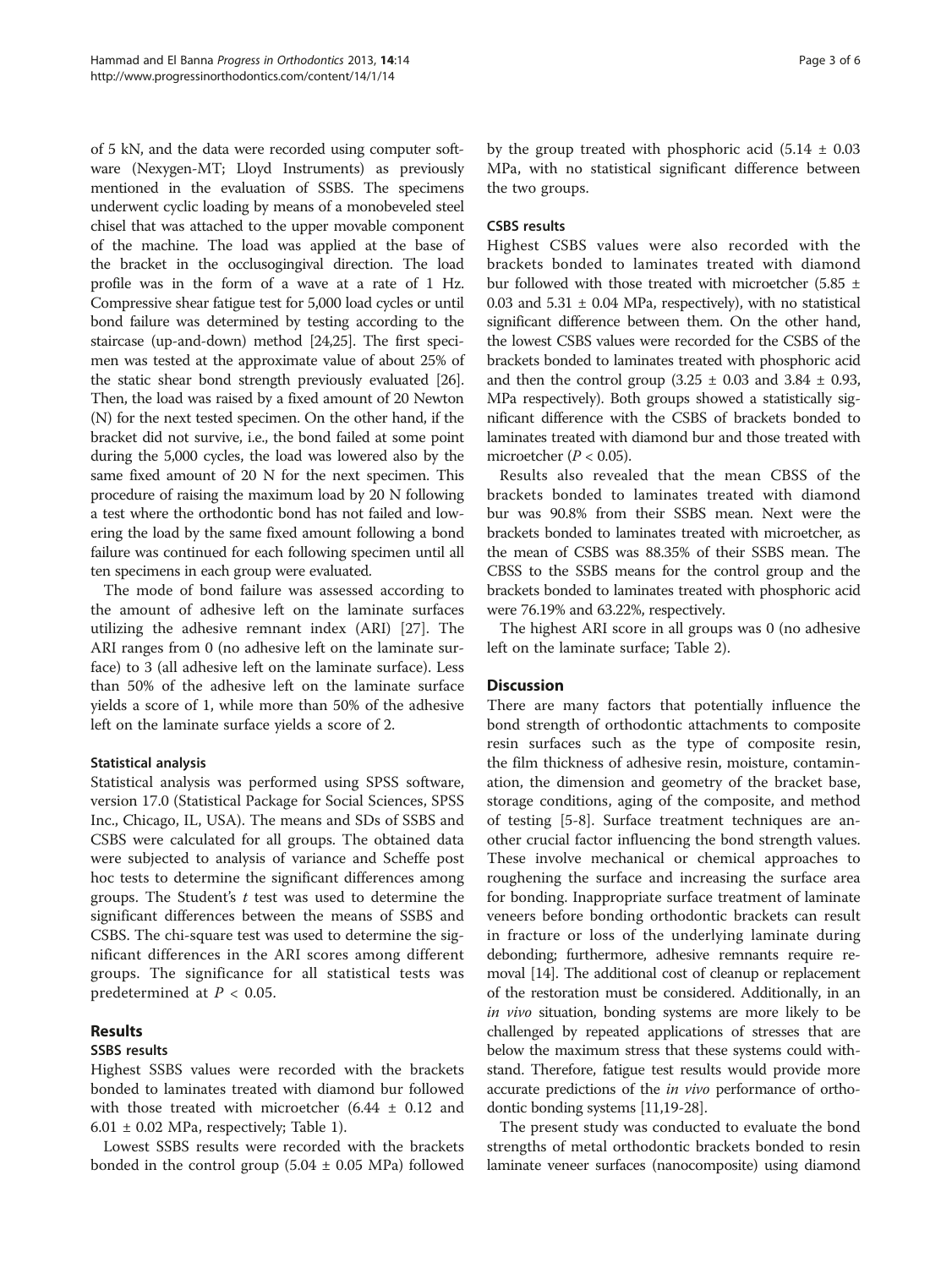| Group           |                            | Means <sup>a</sup> and standard deviation (MPa) | t Test P value (static vs. cyclic) | CSBS/SSBS (%) |  |
|-----------------|----------------------------|-------------------------------------------------|------------------------------------|---------------|--|
|                 | Static shear bond strength | Cyclic shear bond strength                      |                                    |               |  |
| Diamond bur     | $6.44 + 0.12$ A            | $5.85 + 0.03$ A                                 | >0.001                             | 90.83         |  |
| Microetcher     | $6.01 + 0.02 B$            | $5.31 + 0.04$ A                                 | >0.001                             | 88.35         |  |
| Phosphoric acid | $5.14 + 0.03$ C            | $3.25 + 0.03$ C                                 | < 0.001                            | 63.22         |  |
| Control         | $5.04 + 0.05$ C            | $3.84 + 0.93$ C                                 | < 0.001                            | 76.19         |  |

<span id="page-3-0"></span>Table 1 Mean static and cyclic shear bond strengths, standard deviations, and results of the statistical tests

<sup>a</sup>Means with the same letters in the same column are not significantly different at P < 0.05, according to the Scheffe test.

bur, microetcher, or phosphoric acid surface treatments. Since it is advantageous to simulate the oral environment condition in the in vitro bond strength studies, both CSBSs and SSBSs were evaluated. The clinical situation was simulated by preparing standardized restorations in extracted human incisors.

The highest SSBS of metal brackets bonded on laminate surfaces treated with diamond bur could be attributed to the fact that the mechanical abrasive methods which increase mechanical interlocking are perhaps the most significant factor contributing to bond strength, increasing the surface roughness more than did etching with phosphoric acid, which subsequently improved the mechanical retention of the adhesives [[5,9,18\]](#page-4-0). This can be explained by the formation of deep craters and streaks which are sufficient for micromechanical retention of orthodontic adhesives. Other studies have reported that sandblasting with alumina particles (microetcher) creates the highest bond strength for both repaired hybrid and nanofill resin composite [\[20](#page-4-0)[,29,30](#page-5-0)]. On the other hand, orthophosphoric acid etching could not change surface topography of a nanofill composite resin. As phosphoric acid dissolves the inorganic component of the enamel prism, it does not affect the organic component. Consequently, one would not expect the phosphoric acid to have any effect on the composite surface except for enhanced cleaning of the composite resin surface [[3-6,20](#page-4-0)].

CSBS provides more realistic and valuable information (compared to SSBS) about the material's long-term performance in the clinical situation. In other words, CSBS could be used as a more reliable predictive indicator of bond strength in the oral environment [[20](#page-4-0)-[23](#page-4-0)]. In the present study, the staircase method was used to

determine CSBS. In this method, the data are concentrated around the mean stress; hence, the number of specimens is smaller than that required with other techniques. Subsequently, this method is less time consuming [[31](#page-5-0)]. In spite of the relatively low magnitude of the cyclic loads, this method could lead to microcracks and structural failure, a phenomena commonly known as fatigue [[23,](#page-4-0)[31](#page-5-0)]. Several factors could affect fatigue, such as stress concentration, corrosion, temperature, overload, microstructure, and residual stresses [\[19](#page-4-0)]. In the current study, the utilization of either surface bur treatment or microetching provided comparable CSBS values. Accordingly, the bonded brackets could withstand the stresses of mastication and orthodontic appliances (fatigue resistance) at the same level.

In addition, the results of the present study revealed that CSBS values were significantly lower than the SSBS values ( $P < 0.05$ ). The use of percentages clearly indicates that cyclic fatigue tests produce results that are much lower than their static counterpart and facilitates comparison with previous reported studies. This finding was in harmony with those of other studies [[20](#page-4-0)[,32,33](#page-5-0)]. This could explain why bracket failure occurs in the oral environment when teeth are subjected to forces of lower magnitude compared to their respective static magnitude. Other studies [\[20](#page-4-0)[,30\]](#page-5-0) reported even lower ratios when comparing cyclic to static loading. They reported ratios of 51% for their tests of primed composite resin adhesion and 60% for compressive strengths of porcelain bars. They attributed that decrease to mechanical and masticatory stresses affecting the bonds in the oral environment in addition to other factors, such as moisture contamination during bonding, intraoral thermal fluctuation,

Table 2 Frequency distribution of the ARI scores for the test and control groups<sup>a</sup>

| . .<br>Group    | . .<br>Static shear bond strength score |  |  | $\sim$<br>Cyclic shear bond strength score |   |  |  |  |
|-----------------|-----------------------------------------|--|--|--------------------------------------------|---|--|--|--|
|                 |                                         |  |  |                                            |   |  |  |  |
| Diamond bur     |                                         |  |  |                                            | 4 |  |  |  |
| Microetcher     |                                         |  |  |                                            |   |  |  |  |
| Phosphoric acid |                                         |  |  |                                            |   |  |  |  |
| Control         | 8                                       |  |  |                                            |   |  |  |  |

 $a^2x^2 = 4.55$ ,  $x^2 = 1.87$ ,  $P = 0.60$ ,  $P = 0.92$ .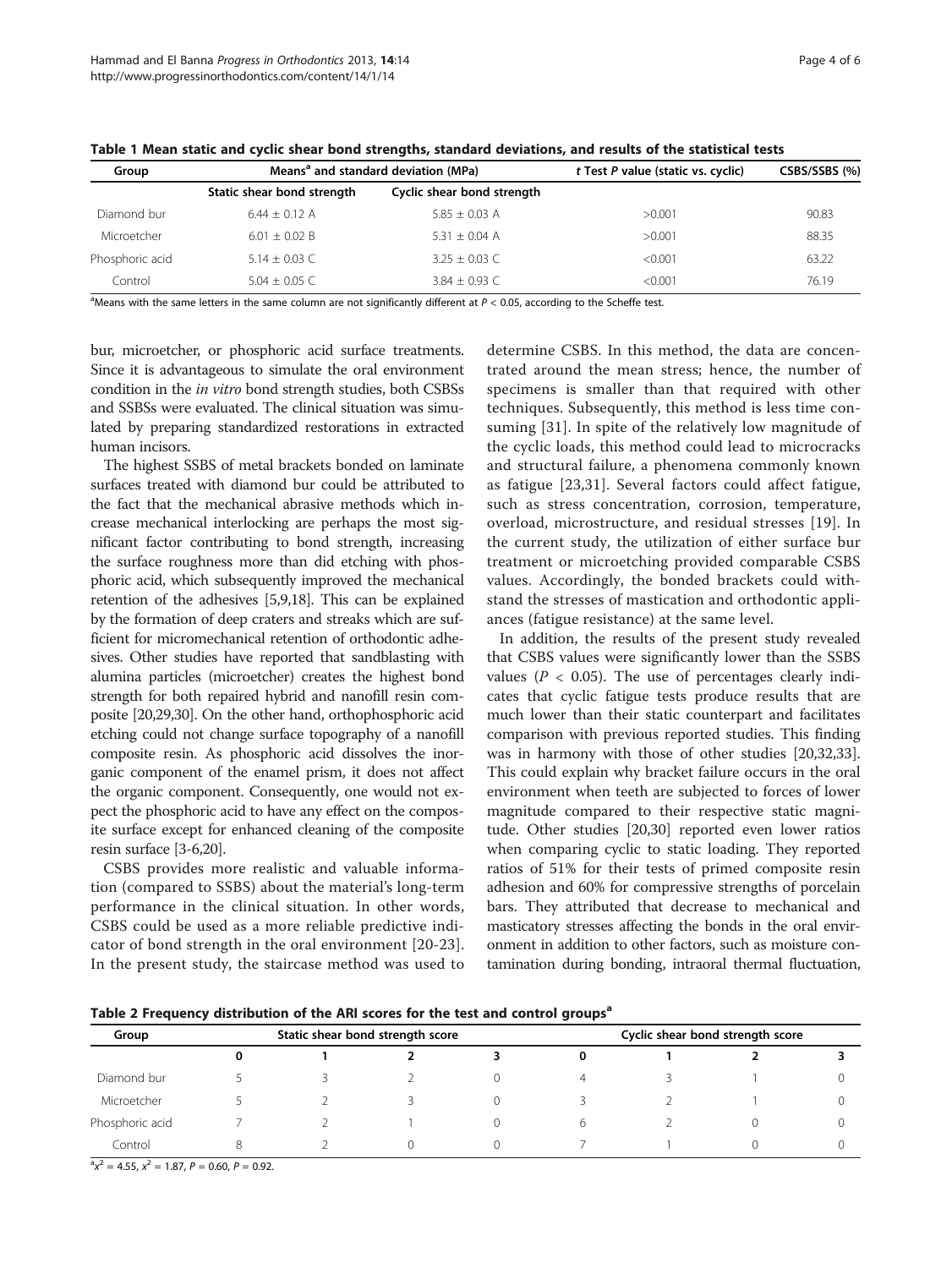<span id="page-4-0"></span>and the constant bathing effects of saliva. Therefore, it is advantageous to evaluate the effect of cyclic loading on the bond strength of the adhesive systems utilized in orthodontic practice.

The bond strength between an orthodontic bracket and a laminate veneer should be sufficient to withstand the forces generated by mastication, last the duration of orthodontic treatment but allow straightforward removal at the end of treatment without damage to the underlying restoration. The minimum bond strength for orthodontic purposes falls within the range of 6 to 8 MPa [19]. It has also been reported that the minimum bond strength needed by a stainless steel bracket to be clinically acceptable is 2.86 MPa [\[32](#page-5-0)]. In the present study, bond strengths for brackets bonded to composite laminate surfaces pre-treated with both diamond bur and microetcher lie approximately within this acceptable range, being higher than the former. However, significantly high bond strength between the adhesive resin and a restoration has disadvantages. Fracture or loss of the underlying restoration during debonding can occur. Additionally, sandblasting with aluminum oxide particles (microetcher) may be safer than utilizing burs or stones, since the procedure is more uniform and less aggressive [[33\]](#page-5-0).

The ARI scores showed that bond failure predominantly occurred between the veneer and the adhesive as the majority of the adhesive remained on the bracket bases in all groups. Further research is still needed, and as with any in vitro study, caution must be used when attempting to extrapolate these results to a clinical setting.

#### Conclusions

Preparing composite laminate surfaces with both a diamond bur and a microetcher showed clinically accepted SSBS and CSBS for bonded stainless steel brackets. Mechanical surface treatments achieved statistically significant higher SSBS and CSBS values compared to the group treated with phosphoric acid and the control group. Cyclic loading significantly decreased bond strength.

#### Competing interests

The authors declare that they have no competing interests.

#### Authors' contributions

SH participated in the design of the study, carried out the experimental part (bracket bonding, and testing procedure), and drafted the manuscript. ME prepared the laminate veneers and performed the statistical analysis. All authors read and approved the final manuscript.

#### Author details

<sup>1</sup>Orthodontic Department, Faculty of Dentistry, Mansoura University, El Gomhoria Street, Mansoura 35516, Egypt. <sup>2</sup>Operative Dentistry, Faculty of Oral and Dental Medicine, Misr International University, Cairo, Egypt.

Received: 17 October 2012 Accepted: 19 April 2013 Published: 23 June 2013

#### References

- 1. Zachrisson BU, Buyukyilmaz T. Recent advance in bonding to gold, amalgam, and porcelain. J Clin Orthod. 1993: 17:661-66.
- 2. Zachrisson BU, Buyukyilmaz T, Zachrisson YO. Improving orthodontic bonding to silver amalgam. Angle Orthod. 1995; 65:35–42.
- 3. Zachrisson BU. Bonding in orthodontics. In: Graber TM, Vanarsdall RL Jr, editors. Orthodontics: Current Principles and Techniques. 3rd ed. St Louis, MO: Mosby; 2000: p. 557–646.
- 4. Gange P. Overview: bonding in today's orthodontic practice. J Clin Orthod. 2006; 40:361–67.
- 5. Eslamian L, Borzabadi-Farahani A, Mousavia N, Ghasemi A. A comparative study of shear bond strength between metal and ceramic brackets and artificially aged composite restorations using different surface treatments. Eur J Orthod. 2011; 34(5):610.
- 6. Viwattanatipa N, Jermwiwatkul W, Chintavalakorn R, Kanchanavasita W. Weibull analysis of bond strength of orthodontic buccal tubes bonded to resin composite surface with various techniques. Ortho Waves. 2010; 69:66–74.
- 7. Viwattanatipa N, Juntavee N. A comparison of shear bond strength of orthodontic buccal tubes on resin composite surface using three bonding materials. *I Thai Assoc Ortho*. 2005; 4:19-25.
- 8. Viwattanatipa N, Jungrod N, Attaveerapat C, Soontrapa S, Juntavee N. Comparison of shear/peel bond strength of buccal tubes on resin composite surface among surface preparation methods. J Dent Assoc Thai. 2005; 55:35–44.
- 9. Bishara SE, Ajlouni R, Oonsombat C. Bonding orthodontic brackets to composite using different surface preparations and adhesive/primers: a comparative study. World J Orthod. 2003; 4:343–47.
- 10. Schwartz RE, Tyas MJ, West VC. The bonding of orthodontic brackets to composite resin surfaces. Aust Dent J. 1990; 35:472–73.
- 11. Lai PY, Woods MG, Tyas MJ. Bond strengths of orthodontic brackets to restorative resin composite surfaces. Aust Orthod J. 1999; 15:235–45.
- 12. Newman SM, Dressler KB, Grenadier MR. Direct bonding of orthodontic brackets to esthetic restorative materials using a silane. Am J Orthod Dentofacial Orthop. 1984; 86:503–06.
- 13. Viwattanatipa N, Prasertsangwal J, Juntavee N. Weibull analysis of shear/ peel bond strength of orthodontic buccal tubes bonded to five resin composites. Ortho Waves. 2008; 67:120–27.
- 14. Brosh T, Pilo R, Bichacho N, Blutstein R. Effect of combination of surface treatments and bonding agents on the bond strength of repaired composites. J Prosthet Dent. 1997; 77:122–26.
- 15. Frankenberger R, Krämer N, Ebert J, Lohbauer U, Käppel S, ten Weges S, Petschelt A. Fatigue behavior of the resin-resin bond of partially replaced resin-based composite restorations. Am J Dent. 2003; 16:17–22.
- 16. Tezvergil A, Lassila LV, Vallittu PK. Composite-composite repair bond strength: effect of different adhesion primers. J Dent. 2003; 31:521-25.
- 17. Sumita B, Mitra DW, Holmes BN. An application of nanotechnology in advanced dental materials. J Am Dent Assoc. 2003; 134:1382–90.
- 18. Viwattanatipa N, Jermwiwatkul W, Chintavalakorn R, Nanthavanich N. The effect of different surface preparation techniques on the survival probabilities of orthodontic brackets bonded to nanofill composite resin. J Orthod. 2010; 37(3):162–73.
- 19. Moseley HC, Horrocks EN, Pearson GJ, Davies EH. Effects of cyclic stressing on attachment bond strength using glass ionomer cement and composite resin. Br J Orthod. 1995; 22:23–7.
- 20. Soderquist SA, Drummond JL, Evans CA. Bond strength evaluation of ceramic and stainless steel bracket bases subjected to cyclic tensile loading. Am J Orthod Dentofacial Orthop. 2006; 129:175.e7–175.e12.
- 21. Algera TJ, Kleverlaan CJ, Prahl-Andersen B, Feilzer AJ. The influence of dynamic fatigue loading on the separate components of the bracketcement-enamel system. Am J Dent. 2008; 21:239–43.
- 22. Draughn RA. Compressive fatigue limits of composite restorative materials. J Dent Res. 1979; 58:1093–96.
- 23. Keulemans F, Van Dalen A, Kleverlaan CJ, Feilzer AJ. Static and dynamic failure load of fiber-reinforced composite and particulate filler composite cantilever resin-bonded fixed dental prostheses. J Adhes Dent. 2010; 12:207–14.
- 24. Jemt T, Karlsson S, Hedegard B. Mandibular movement in young adults recorded by internally placed light-emitting diode. J Prosthet Dent. 1979; 42:669–73.
- 25. Maennig W. Statistical planning and evaluation of fatigue tests. Int Journal of Fracture. 1975; 11:123–29.